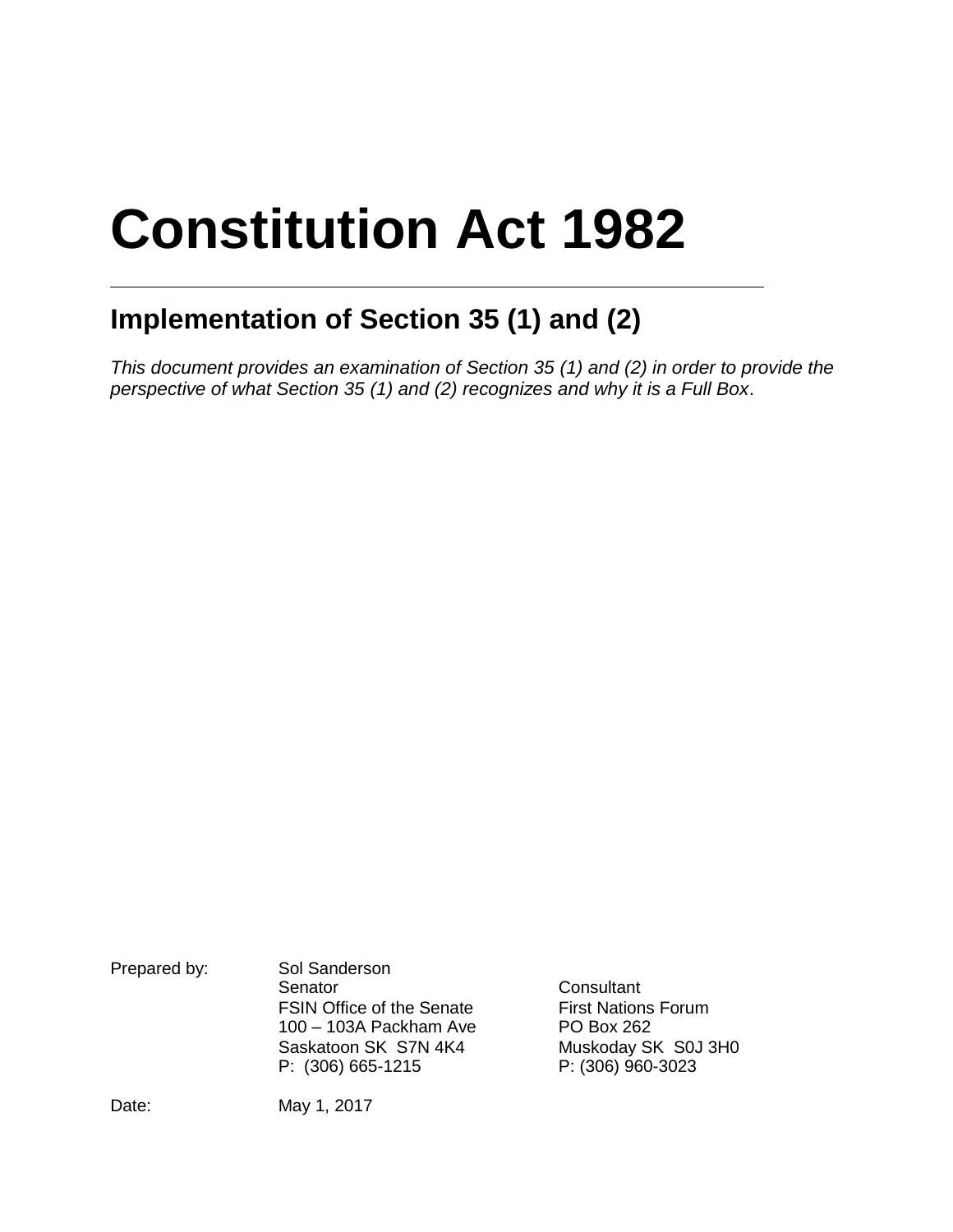### **Constitution Act 1982, Section 35**

#### **PART II**

#### **RIGHTS OF THE ABORIGINAL PEOPLES OF CANADA**

*Recognition of existing aboriginal and treaty rights*

35. (1) The existing aboriginal and treaty rights of the aboriginal peoples of Canada are hereby recognized and affirmed.

*Definition of "aboriginal peoples of Canada"*

(2) In this Act, "aboriginal peoples of Canada" includes the Indian, Inuit and Métis peoples of Canada.

*Land claims agreements*

(3) For greater certainty, in subsection (1) "treaty rights" includes rights that now exist by way of land claims agreements or may be so acquired.

#### *Aboriginal and treaty rights are guaranteed equally to both sexes*

(4) Notwithstanding any other provision of this Act, the aboriginal and treaty rights referred to in subsection (1) are guaranteed equally to male and female persons.

The scope of the impact of Section 35 (1) and (2) requires comprehensive concurrent agendas and political/legal plans and strategies of the Crown in Right of Canada as represented by the Federal Government and the First Nation/Indigenous Nations and their respective Governments.

- What is Section (35) based on?
- Why is Section (35) a full box?
- What is the impact of section 35(1) and (2)?

This document provides an examination of Section 35 (1) and (2) in order to provide the perspective of what Section 35 (1) and (2) recognizes and why it is a Full Box.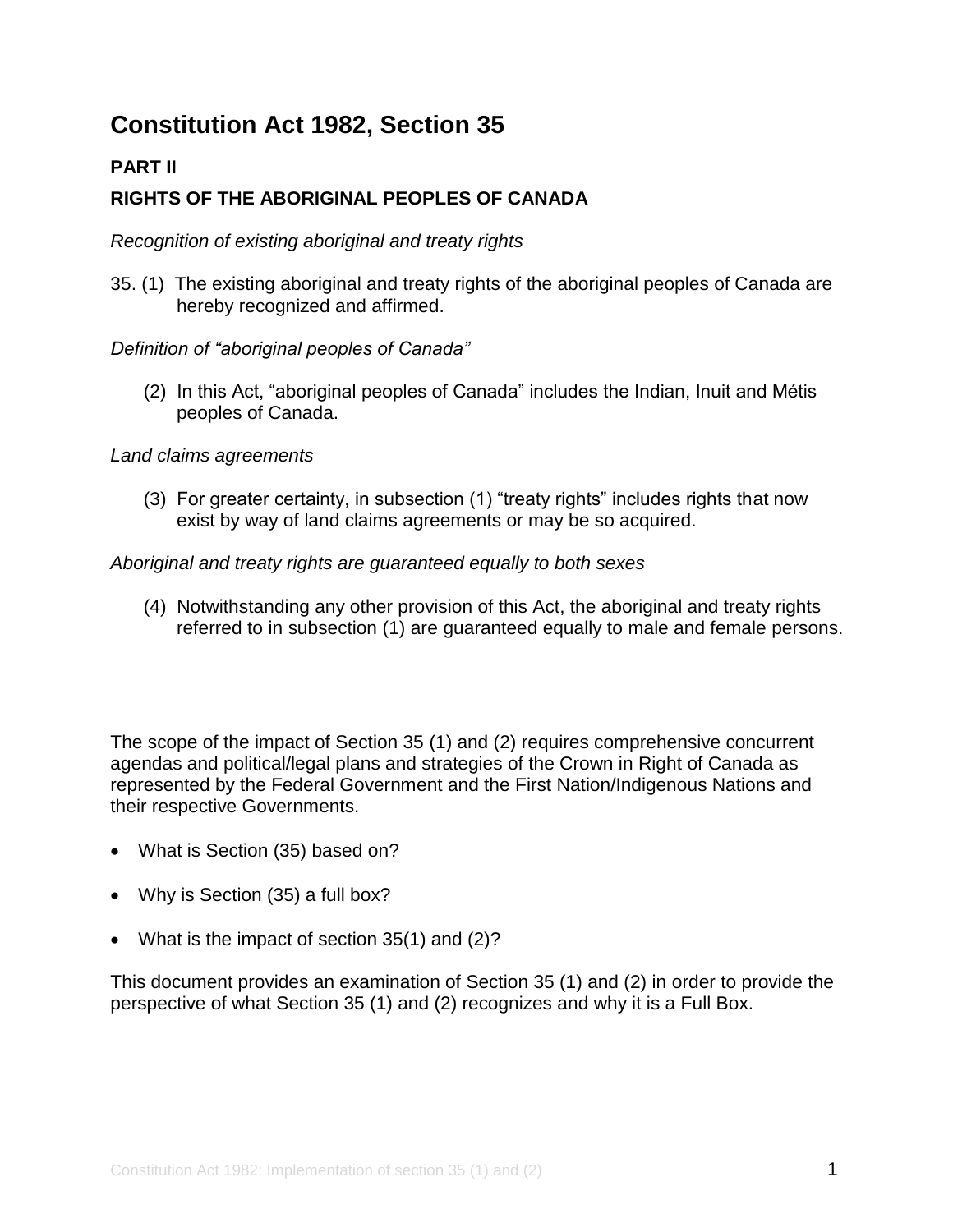#### **1. Status of Section 35 (1)**

Section 35 (1) provides the Constitutional recognition of Inherent Rights/Aboriginal Rights, Treaties and Treaty Rights.

Section 35 (1) and (2) impacts on both of the House of Commons and the Senate.

• The Office of the Prime Minister, Privy Council, Treasury Board, all Federal Departments and/or Agencies.

#### **2. Why is Section 35 a full box?**

Section 35 (1) and (2) is a "*full box*" that recognizes the following:

- a. First Nations/Indigenous Nations have "inherent sovereignty", inherent rights and power of self-determination that exists now and for the future.
- b. Inherent Rights and Title of First Nations/Indigenous Nations are "*granted by the Creator*"; they are not granted by any agreement, Treaty, Constitutions or Law and include:
	- Inherent rights to language, spirituality and culture.
	- Inherent rights of education, social and health.
	- Inherent rights to justice and economics.
	- Inherent rights to citizenship/citizens and membership.
	- Inherent right for fishing, hunting, trapping and gathering.
	- Inherent rights to Air and Water.
	- Inherent rights to Lands and Resources. (Renewable and Non-Renewable Resources, etc.)
	- Inherent rights and powers to self-determination.
- c. The Royal Proclamation of 1763 "issues royal instructions" that recognizes Inherent Rights and Title, Sovereignty of Indian Nations, National Treaty Making Powers of Indian Nations and the Treaty Making Process between Indian Nations and the Crown.

Section 25 (2) of the Constitution Act 1982 recognizes the Royal instructions and the Royal Proclamation of 1763. The Honorable Judge Dixon advised during a meeting that the Royal Proclamation of 1763 is the Crown's Charter of Rights recognizing our inherent rights and title, "but you will still need your own Charter of Rights under your laws".

- d. Treaties One to Eleven:
	- The "Treaties One to Eleven are International Treaties" between First Nations and the Crown in Right of England and Ireland. The "Novation of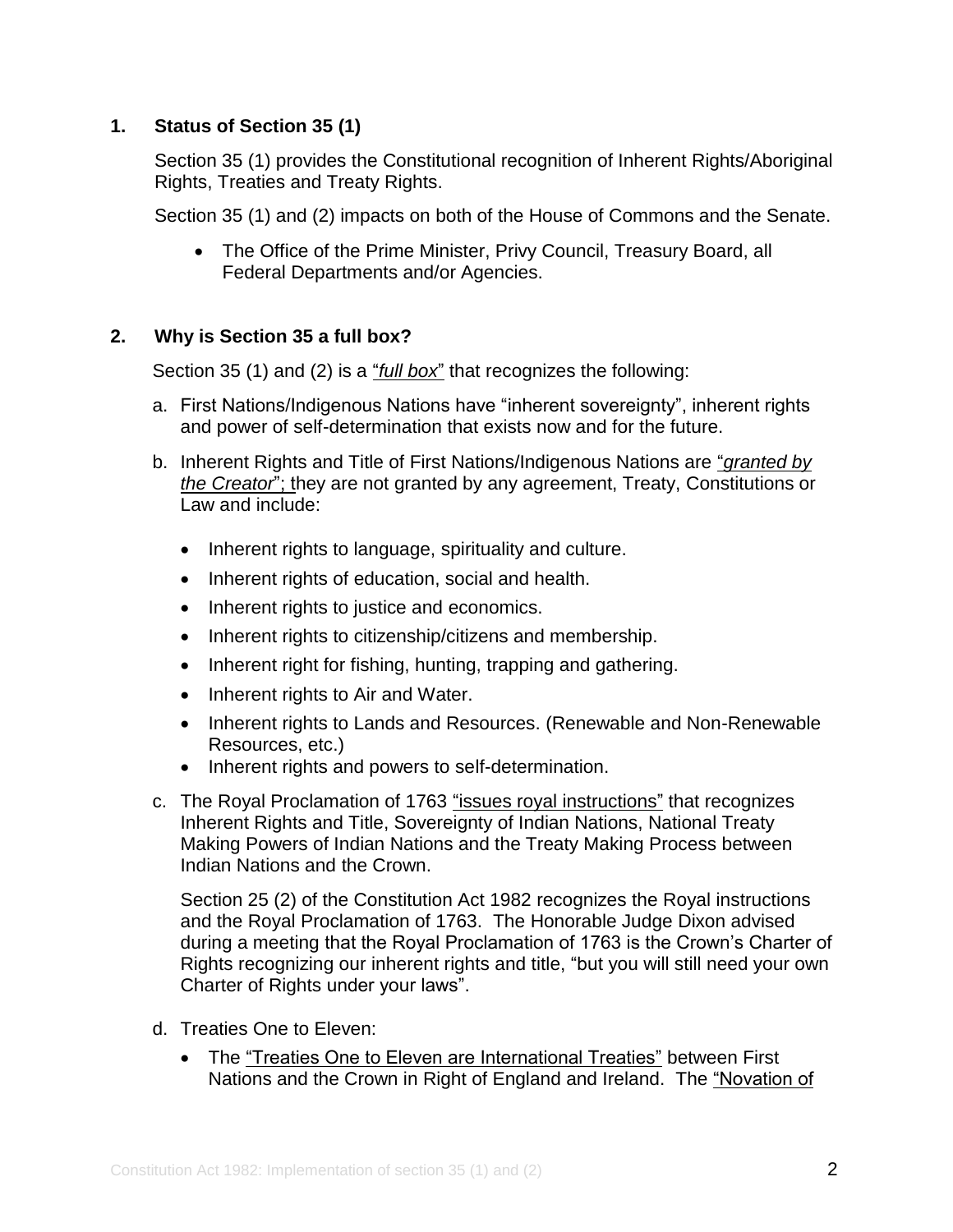the Crown Theory" transfers the responsibility of the Crown in right of England and Ireland to the Crown in Right of Canada.

- Both the Treaties and Treaty Rights exist and the Treaties provides for Treaty Relations.
- Treaties One to Eleven forms one major Treaty between Indian Nations and the Crown.
- e. Inherent Rights and the Treaties:
	- Inherent (Aboriginal) Rights are "*reserved*" by Treaty Making and the Treaties.
	- Inherent (Aboriginal) Rights are "*recognized*" by Treaty Making and the Treaties.
	- Inherent (Aboriginal) Rights are "*confirmed*" by Treaty Making and the Treaties.
- f. Impact of Inherent (Aboriginal) Rights and Title, Treaties and Treaty Rights are recognized by Section 35 (1) and they have to be implemented in every sector.
- g. Section 35 (1) and (2) expanded the federal legal, political and fiscal obligations under section 91(24) of the British North America Act 1867.

The Federal Government and Parliament are obligated to give Legal Effect to Inherent (Aboriginal) Rights, Treaties and Treaty Rights under a schedule of new Federal laws by sector that lawfully identifies the federal legal, fiscal, trust and jurisdiction by sector.

#### **3. Section 35(2) recognizes Indian, Inuit and Métis peoples of Canada**

This is a constitutional recognition under the Constitution Act 1982.

This is also citizenship recognition in the form of dual Canadian citizenship for Indians that will require amendments to the Citizenship Act of Canada and the Indian Act: Membership" provisions respecting:

- The First Nations/Indigenous Nations government, jurisdiction and laws that implement and enforce citizenship under the First Nations/Indigenous Nations Citizenship Acts and Citizens Codes.
- The Federal Government and Parliament's Treaty and Constitutional requirements includes the need for new Federal Laws respecting the federal legal, fiscal, jurisdiction and trust obligations for the Inherent (Aboriginal) Rights, Treaties and Treaty Rights and enact laws for the lawful registration of Indians, Métis and Inuit with recognition of their respective status under their Citizenship Acts. Federal registration and laws must include recognition of the special status and rights with full benefits for Indians, Inuit and Metis.